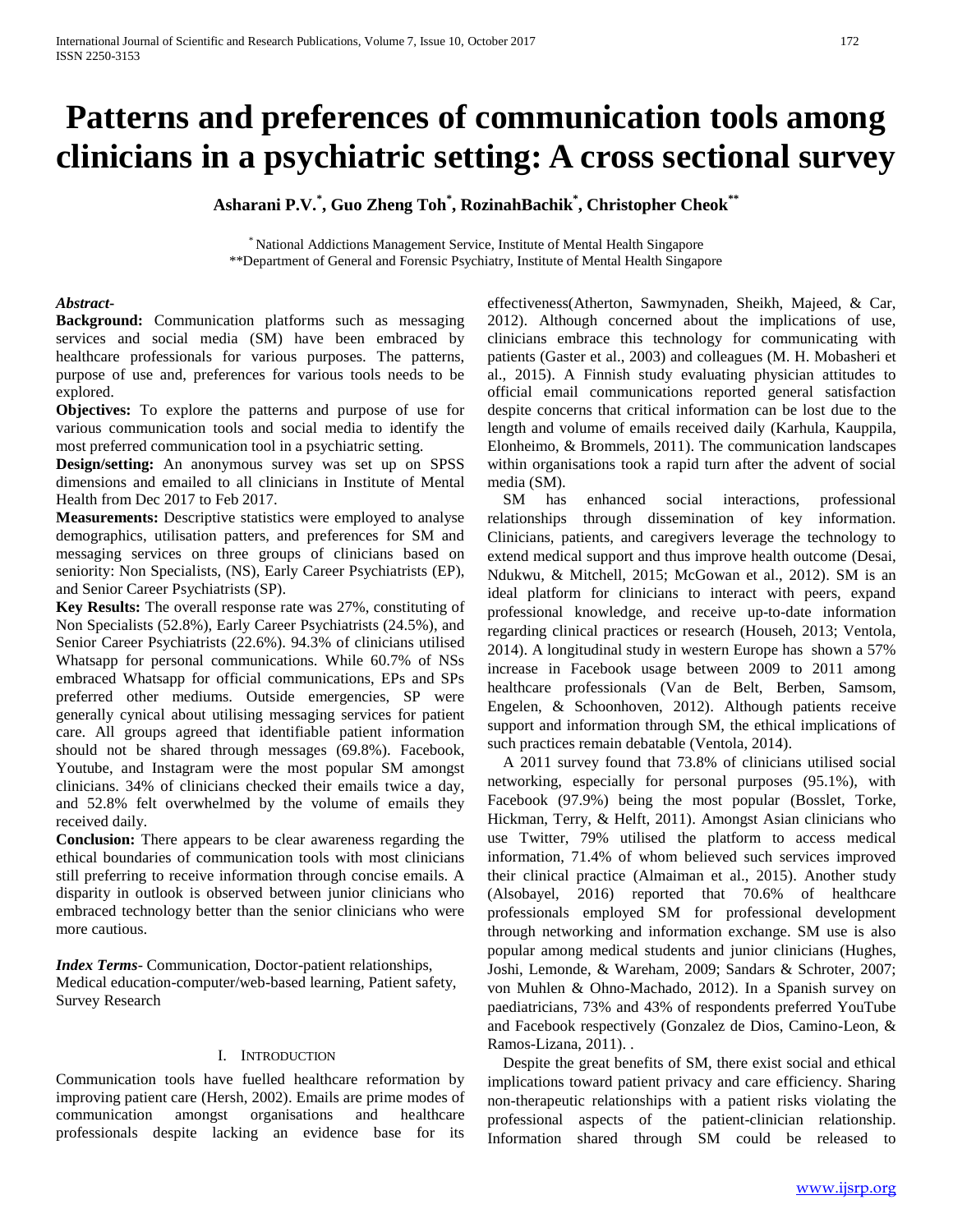unauthorised third parties, thereby damaging the professional image of both clinician and organisation. Bosslet et al's(Bosslet et al., 2011) national survey reported that 5.1% of respondents have visited patients' or family members' profile, and 9% of respondents had received "friend" requests from patients. While respondents generally believed viewing and interacting with patients without breaching confidentiality was an acceptable practice, reports of unacceptable SM use have been documented elsewhere (Chretien, Greysen, Chretien, & Kind, 2009; Greysen et al., 2013). To ensure compliance to acceptable ethical standards, organisations and medical entities have actualized frameworks that address threats to clinical practice wrought by SM use (Guseh, Brendel, & Brendel, 2009; McMahon Sr, 2010).

Organisations seeking to leverage on communication platforms must understand the preferred communication tools of their staff. As the choice of tools vary amongst different clinicians. This approach not only maximises the potential of SM for rapid dissemination of information, but also helps to develop guidelines to restrict the usage of SM within organisations. To date, no studies investigating the patterns and preferences of a communication tool-using clinician in a professional and ethical context have been conducted in Asia. This study sampled the clinicians from a tertiary psychiatric hospital in Singapore.

# II. MATERIALS AND METHODS

Ethics clearance was obtained for conducting the study both from the Institutional Review Board and Domain Specific Review Boards. All procedures were conducted per the approved study protocol.

# *A. Study sample*

The anonymous survey was emailed to all clinicians in the Institute of Mental Health (IMH) Singapore. No sample size calculations were involved due to the lack of studies under similar settings, instead all clinicians were given an opportunity to participate.

# *B. Survey*

The survey was created on SPSS dimensions software and piloted among 10 non-study team members. Revisions were made based on comments from the pilot. The final questionnaire consisted of the following domains, 1) Demographics (age, current position, and years of service) 2) Type of mobile device and operating system used, 3) Messaging services used; exploring the different messaging services, the frequency of usage, attitude, purpose of use, and acceptability of such use 4) Social media use; the type of SM, frequency of use, and attitudes of use 5) Use of work email: frequency, patterns, and preferences of use, and preferred email length. 6) Preferred mode of communications; the preferred tool for receiving official information, and the acceptability of a clinician's chat group.

# *C. Data collection*

Through Microsoft Word's mail merge function, emails were merged with unique IDs to anonymise respondent identities. An official email was sent to the clinicians by a non-study team member. The email carried a onetime password which the

participant used to access the survey. Participants were given an option to opt out from the survey and stop receiving further reminders. Upon completing the survey, the participant received an invitation to collect a \$20 Starbucks's card. The survey was open for 2 months from Dec 2016 to Feb 2017, with 2 reminders sent monthly.

# *D. Statistical analysis*

Descriptive statistics was used to summarise the demographic data. Comparison was made between differing seniority levels, classified as Non Specialist (NS; residents and medical officers), Early Career Psychiatrist (EP; associate consultants and consultants) and Senior Career Psychiatrist (SP; senior consultants).

# III. RESULTS

The survey was sent to all clinicians in IMH ( $n = 196$ ), of which 53 responses were obtained giving a total response rate of 27%.

# *A. Demographics of the respondents*

Of the age groups, 34% of respondents fell under the 30-39 years age group (Table 1, 34%), followed by 40-49 years (30.2%), 21-29 years (20.8%), 50-59 years (13.2%) and 60-69 years (1.9%). Residents (1-3 years) and senior consultants contributed to 22.6% of responses (Table 1), 15.1% were medical officers, 11.3% were senior residents (4-5 years), 18.9% were consultants, 5.7% were associate consultants, and 3.2% were resident physicians. The groups Non Specialist, Early Career Psychiatrist, and Senior Career Psychiatrist contributed to 52.8%, 24.5%, and 22.6% respectively, with a median of 8 years of service in healthcare.

# *B. Type of mobile system*

All respondents owned a mobile device, of which 50.9% used tablets (Table 1). Apple iOS utilisation was 52.8%, Android 41.5%, and more than one operating system was 5.7%. Of the tablet users, 66.7% preferred iOS, 18.5% Android, 7.4% Microsoft Windows, and 7.4 used multiple operating systems.

# *C. Patterns of use of messaging service*

NS and EP agreed using messaging services for communicating patient's movements within the hospital to colleagues (Table 3, NS 73.9% EP 80%) while SP had a conflicting views with 55.5% disagreeing to any such use. Contrary to the general acceptance reported by NS (65.2%) and EPs (90%), more SPs (55.5%) did not use messaging services to discuss clinical matters (patient handover, blood test results, etc.) with colleagues. 44.4% of SPs utilised the services several times a week while 43.5% of NSs and 40% of SPs reported daily usage of the service. SPs employed messaging services for sharing urgent clinical matters (66.6%) while NS (agree 43.5%, disagree 47.8%) and EPs (agree 50%, disagree 50%) lacked a clear consensus. SPs tend not to use messaging services to discuss patient's social matters whereas EP (60%) and NS (43.5%) accepted using it. All 3 groups utilise the service to discuss patients' clinical matters with senior clinicians (NS 65.2%, EP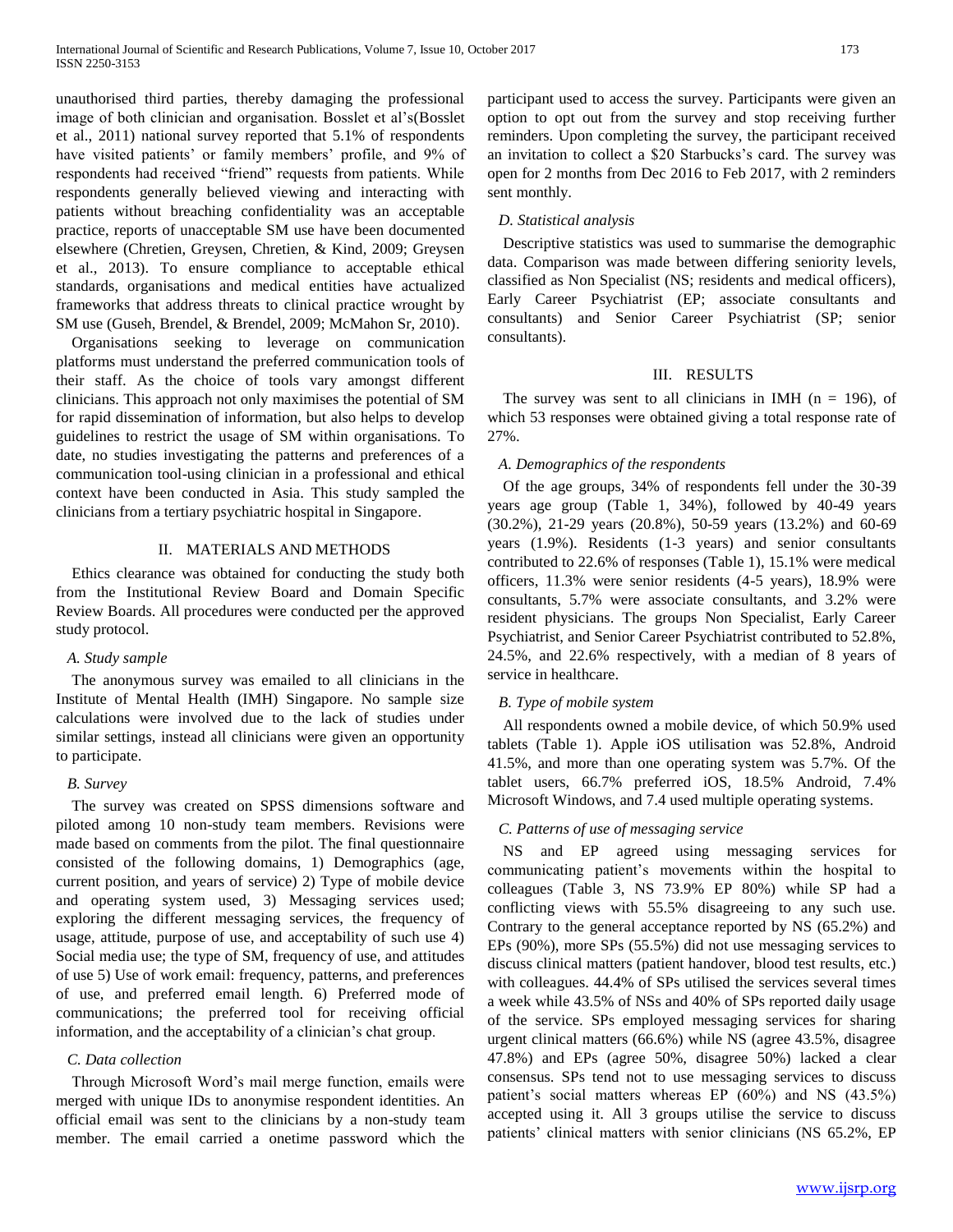80%, and SP 55.5%). Similarly, 56% of NSs, 60% of EPs, and 66% of SPs used such services to access support groups when stressed about clinical work.

# *D. Attitude towards using messaging service for clinical purpose*

All groups disagreed with using messaging services to discuss identifiable patient information (Table 4, NS 64.3%, EP 69.2%, SP 83.3%). EPs (38.5%) felt that non-identifiable data could be shared through messaging, NS's (35.7% neutral and equal number agreed) were ambivalent, and SPs (41.7% each agreed and disagreed) lacked a clear consensus. Regardless of seniority, the majority (NS 96.4%, EP 100%, SP 83.3%) felt that a group chat for colleagues to discuss non-clinical matters such as business meetings, lunch, chatting, etc., was acceptable.

## *E. Patterns and perceptions regarding SM use*

Facebook was the most accessed SM (NS 76%, EP 75%, SP 87.5%) followed by YouTube (Table 5, NS 8%, EP 25%, SP 12.5%). Instagram was the 2nd most popular SM amongst NSs. Regardless of seniority, most clinicians reported using SM for more than 4 years (NS 96%, EP 83.3%, SP 62.6%). All 3 groups admitted that they were somewhat dependent on SM (NS 48%, EP 50%, SP 50%); 8% of NSs and 8.3% EPs admitted to heavy dependency. While the majority gave neutral responses (NP 46.4%, EP 46.2%, SP 58.3%), EPs felt that SM created more stress than benefit (NS 25%, EP 46.2%, SP 16.7%).

When asked if it is acceptable to "friend" a colleague on SM, the majority voted "Agree/strongly agree" (Table 5, NS 89.3%, EP 84.6%, SP 75%). All 3 groups agreed that it was acceptable to be friends with other hospital staff on SM (Table 2). 58.3% of SPs and 53.8% of EPs dismissed the idea of "friending" pharmaceutical representatives while NS were neutral (39.3%) or agreeable (46.5%).

# *F. Usagepatterns of emails for official communications*

Contrary to SPs who access work email twice-hourly (Table 6), majority of NS (46.4%) and EPs (30.8%) access emails twice a day on weekdays. On weekends all 3 groups accessed work emails at least once a day (Table 6). The majority of clinicians reported using their mobile device (NS 75%, EP 92%, SP 83.3%) and not their tablet to access emails (NS 85.7%, EP 92.3%, SP 100%).

Majority felt overwhelmed by emails and the information that comes with it (NS 53.6%, EP 53.9%, SP 50%) and agreed that it is stressful to handle the volume of emails received daily (NS 53.6%, EP 53.9%, SP 41.7%). NSs/EPs (NS 53.6% EP 53.8%) and SPs (66.7%) felt that the most effective length of an email to hold their attention is between 51 to 100 words and less than 50 words.

# *G. Preferred mode of communication*

For straightforward decision-making and non-clinical communication, emails were preferred over calls and messaging systems by 84.6% of EPs and 83.3% of SPs (Table 7). NSs help equal preferences for messaging services and emails. In contrast, 53.6% NSs preferred direct calls over emails and messages while

EPs (53.8%) and SPs (83.3%) preferred emails over other services. 53.6% of NSs voted for emails over department meetings, weekly education meetings, messaging for communicating policy, and other non-urgent work matters. EPs preferred department business meetings (30.8%), followed by emails (23.1%), weekly face-to-face briefing (15.4%), and the rest of the other services. Departmental business meetings and emails were equally preferred by SPs. When asked to rate their interest level for a hospital-wide clinicians chat group using a 5– point Likert scale, most clinicians inclined towards the notion that it is a bad idea (Table 9) or recorded a neutral response (SP 41.7%).

## IV. DISCUSSION

Through this survey, we examined the patterns of use and attitudes towards adopting various platforms for official communication with an intention to improve communication processes at an organisation level. The finding that all clinicians owned a mobile phone is aligned with the reported penetration rates of 90% and 98.9% for Singapore (Todayonline, 2015) and the United Kingdom, respectively (Mohammad H Mobasheri et al., 2015).

The majority of respondents used Whatsapp for personal and professional communication. Despite this preference, Whatsapp was not favoured for work communication by EPs and SPs. Similar responses are recorded in previous surveys elsewhere, where clinicians preferred SM for personal over professional purposes (Bosslet et al., 2011; Wheeler, Said, Prucz, Rodrich, & Mathes, 2011). Whatsapp is endorsed clinically and academically as an inexpensive and efficient method for communication amongst clinicians for patient management (Gulacti, Lok, & Celik, 2016; Sidhoum et al., 2016; Wani, Rabah, AlFadil, Dewanjee, & Najmi, 2013). The disparity in responses between NSs favouring Whatsapp for official communication contrary to EPs and SPs preference for traditional methods such as emails is surprising, yet comprehensible given the changing trend in communication patterns among different age groups. The agreement to avoid this platform for sharing identifiable patient information was unanimous and demonstrated awareness towards the medico-legal ramifications of such practices. There existed a difference in opinion regarding sharing of non-identifiable patient information for clinical use among different seniority level with EPs alone favouring the idea. Although endorsed by international literature to be an efficient platform (Kamel Boulos, Giustini, & Wheeler, 2016), the clinicians felt apprehensive about adopting it. Hence, guidelines for the type of information that can be shared through such platforms might create a common understanding and improve clinical communications.

A previous survey conducted abroad has identified Facebook to be the most popular SM, a result that aligned with our current study (Bosslet et al., 2011). Clinicians were willing to "friend" fellow colleagues of different professional groups or grades but they were hesitant to do so with pharmaceutical representatives. The respondents were aware of the sensitivities of befriending pharmaceutical representatives in SMs. Organisations can leverage on the clinicians' interest in using SM by creating a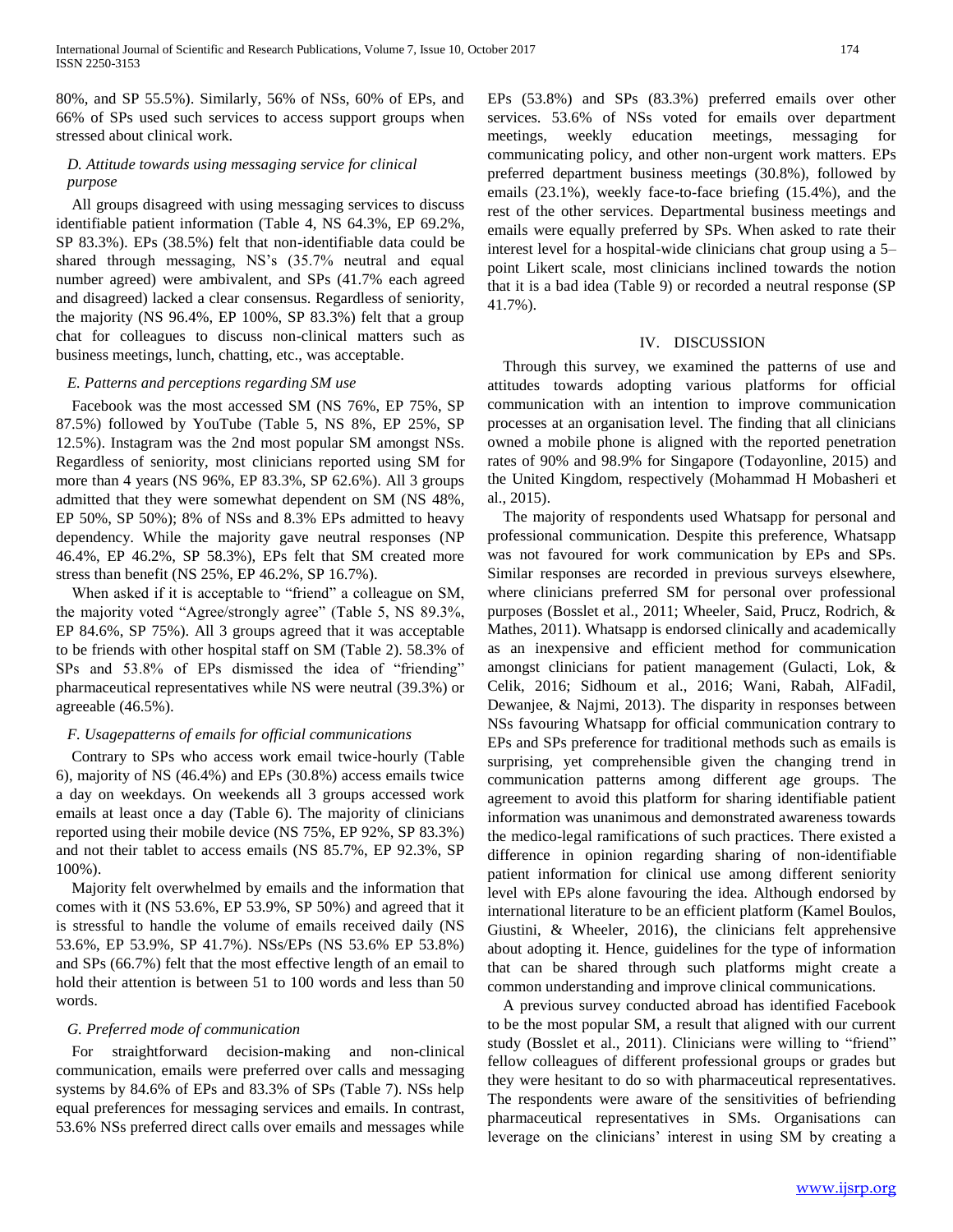community within the organisation; for example, Facebook's Workplace. It will encourage better collaboration among the clinicians and non-sensitive information sharing such as hospital events or educational matters.

In the era of SM, emails remain the prime tools for workplace communication and are utilised by healthcare professionals for seamless patient care (Brauchli et al., 2004; Deodhar, 2002). In the healthcare setting, emails have undoubtedly revolutionised communication through information sharing, improved quality of care, and overall efficiency of the system (Car & Sheikh, 2004; Goodyear-Smith, Wearn, Everts, Huggard, & Halliwell, 2005). Sampson, Barbour, and Wilson (2016) conducted a thematic analysis of interviews among clinicians and evidenced the general positive attitude towards the medium in managing workloads and improving patient care. Our study demonstrated a general acceptance among respondents towards adopting emails for both clinical and non-clinical matters. Of concern was the overwhelming and stressful nature of daily email volume, previously noted as disadvantageous (Sampson, Barbour, & Wilson, 2016). Respondents preferred emails with 100 words or fewer, citing effectiveness in capturing their attention. Longer emails received minimal attention – an observation noted in previous studies among clinicians (Karhula et al., 2011). Despite this, clinicians at the forefront of patient care reported checking their emails every two hours each day. While this study is unable to determine the long-term implications of managing high email volumes on top of clinical work, the potential negative impact cannot be disregarded. Therefore, to ensure the delivery of important information, organisational strategies can include keeping email announcements short and succinct.

Another noteworthy observation is the positive response towards clinician chat groups. Such platforms can be utilised by organisations so long as ethical communication guidelines remain enforceable. The successful implementation of similar discussion forums have been documented in numerous studies (Abidi, Hussini, Sriraj, Thienthong, & Finley, 2009; Curran & Abidi, 2007; Stewart & Abidi, 2012), each one evidenced as an active, healthy knowledge and professional bonding platforms for clinicians.

Despite the enriching nature of the findings, respondents were sampled from a single, mono-discipline healthcare institution. Resultantly, the findings cannot be generalised to clinicians of other disciplines without further study. The quantitative nature of the survey also limits its ability to identify underlying rationales responsible for observed behaviours (e.g. why clinicians prefer certain platforms over others). Aside from examining the preferences of other professional groups that comprise the healthcare industry, mixed quantitative-qualitative approaches can be utilised to close the aforementioned gaps of such studies.

This study has highlighted clinician's preferences for official communication in Singapore. Clinicians are aware of patient's data confidentiality and are also mindful of the ethical implications when interacting on SM. In view of the continued improvement of patient care, healthcare institutions can leverage on existing communication platforms with strict guidelines on their usage.

# **APPENDIX**

**Table 1:** Demographics of the survey respondents Table 1 shows the age distribution with majority being 30 to 39 years old and the seniority level with senior consultants and residents forming the majority.

|                         |                                                                        | Total $(N, %)$ |                          |              |        |                |  |  |
|-------------------------|------------------------------------------------------------------------|----------------|--------------------------|--------------|--------|----------------|--|--|
| What is your age group? |                                                                        |                | 53(100.0)                |              |        |                |  |  |
|                         | 21 to 29                                                               |                | 11(20.8)                 |              |        |                |  |  |
|                         | 30 to 39                                                               |                |                          | 18(34.0)     |        |                |  |  |
|                         | 40 to 49                                                               |                |                          | 16(30.2)     |        |                |  |  |
|                         | 50 to 59                                                               |                |                          | 7(13.2)      |        |                |  |  |
|                         | 60 to 69                                                               |                |                          | 1(1.9)       |        |                |  |  |
|                         | 70 to 79                                                               |                |                          | 0(0.0)       |        |                |  |  |
|                         |                                                                        |                |                          |              |        | Total $(N, %)$ |  |  |
|                         | <b>Seniority Categorization</b>                                        |                | What is your current     |              |        | 53(100.0)      |  |  |
|                         |                                                                        |                | position?                |              |        |                |  |  |
|                         |                                                                        |                | Medical officer          |              |        | 8(15.1)        |  |  |
|                         |                                                                        |                | Resident                 |              |        | 12(22.6)       |  |  |
|                         |                                                                        |                | (Year 1 to 3)            |              |        |                |  |  |
|                         | Non-specialist $(52.8\%)$                                              |                | Senior Resident (Year 4  |              |        | 6(11.3)        |  |  |
|                         |                                                                        |                | to $5)$                  |              |        |                |  |  |
|                         |                                                                        |                | Resident Physician (all  |              | 2(3.8) |                |  |  |
|                         |                                                                        |                | grades)                  |              |        |                |  |  |
|                         | <b>Early Career Psychiatrist</b>                                       |                | Associate Consultant     |              |        | 3(5.7)         |  |  |
|                         | (24.5%)                                                                |                | Consultant               |              |        | 10(18.9)       |  |  |
|                         | <b>Senior Career Psychiatrist</b>                                      |                | <b>Senior Consultant</b> |              |        | 12(22.6)       |  |  |
|                         | (22.6%)                                                                |                |                          |              |        |                |  |  |
|                         | Table 2: Utilisation of messaging services by the doctors              |                |                          |              |        |                |  |  |
|                         | <b>Non</b>                                                             |                | Early                    | Senior       |        | Total (N,      |  |  |
|                         | Specialist                                                             |                | Career                   | Career       |        | $%$ )          |  |  |
|                         | (N, %)                                                                 |                | Psychiatrist             | Psychiatrist |        |                |  |  |
|                         |                                                                        |                | (N, %)                   | (N, %)       |        |                |  |  |
|                         | Rank in order of frequency use, which of these services do you use for |                |                          |              |        |                |  |  |
|                         | personal communication?                                                |                |                          |              |        |                |  |  |
|                         | 28 (100.0)                                                             |                | 13 (100.0)<br>12 (100.0) |              |        | 53 (100.0)     |  |  |
| Phone                   | 0(0.0)                                                                 |                | 0(0.0)<br>1(8.3)         |              |        | 1(1.9)         |  |  |
| <b>SMS</b>              |                                                                        |                |                          |              |        |                |  |  |
| WhatsApp                | 27(96.4)                                                               |                | 12(92.3)                 | 11(91.7)     |        | 50(94.3)       |  |  |
| <b>Others</b>           | 1(3.6)                                                                 |                | 1(7.7)                   | 0(0.0)       |        | 2(3.8)         |  |  |
| Line                    | 0(0.0)                                                                 |                | 0(0.0)                   | 0(0.0)       |        | 0(0.0)         |  |  |
|                         | Rank in order of frequency use which of these services do you use for  |                |                          |              |        |                |  |  |

| Rank in order of frequency use, which of these services do you use for<br>work/business communication? |            |            |           |            |  |  |  |  |  |
|--------------------------------------------------------------------------------------------------------|------------|------------|-----------|------------|--|--|--|--|--|
|                                                                                                        | 28 (100.0) | 13 (100.0) | 12(100.0) | 53 (100.0) |  |  |  |  |  |
| Phone<br><b>SMS</b>                                                                                    | 9(32.1)    | 3(23.1)    | 4(33.3)   | 16(30.2)   |  |  |  |  |  |
| WhatsApp                                                                                               | 17(60.7)   | 4(30.8)    | 3(25.0)   | 24(45.3)   |  |  |  |  |  |
| <i>Others</i>                                                                                          | 2(7.1)     | 6(46.2)    | 4(33.3)   | 12(22.6)   |  |  |  |  |  |
| Line                                                                                                   | 0(0.0)     | 0(0.0)     | 1(8.3)    | 1(1.9)     |  |  |  |  |  |

|  |  | Table 3: Purpose of employing messaging services for clinical |  |  |
|--|--|---------------------------------------------------------------|--|--|
|  |  |                                                               |  |  |

| use                                                               |                                                                      |              |            |           |  |  |  |  |  |
|-------------------------------------------------------------------|----------------------------------------------------------------------|--------------|------------|-----------|--|--|--|--|--|
|                                                                   | Non.                                                                 | Early        | Senior     | Total     |  |  |  |  |  |
|                                                                   | Specialist                                                           | Career       | Career     | (N, %)    |  |  |  |  |  |
|                                                                   | (N, %)                                                               | Psychiatrist | Psychiatri |           |  |  |  |  |  |
|                                                                   |                                                                      | (N, %)       | st         |           |  |  |  |  |  |
|                                                                   |                                                                      |              | (N, %)     |           |  |  |  |  |  |
|                                                                   | You use messaging services to communicate with your colleagues on    |              |            |           |  |  |  |  |  |
|                                                                   | patient's location within the hospital.                              |              |            |           |  |  |  |  |  |
|                                                                   | 23(100.0)                                                            | 10(100.0)    | 9(100.0)   | 42(100.0) |  |  |  |  |  |
| <b>Disagree</b>                                                   | 3(13.0)                                                              | 2(20.0)      | 5(55.5)    | 10(23.8)  |  |  |  |  |  |
| (or strongly                                                      |                                                                      |              |            |           |  |  |  |  |  |
| disagree)                                                         |                                                                      |              |            |           |  |  |  |  |  |
| <b>Neutral</b>                                                    | 3(13.0)                                                              | 0(0.0)       | 1(11.1)    | 4(9.5)    |  |  |  |  |  |
| Agree (or                                                         | 17(73.9)                                                             | 8(80.0)      | 3(33.3)    | 28(66.6)  |  |  |  |  |  |
| strongly                                                          |                                                                      |              |            |           |  |  |  |  |  |
| agree)                                                            |                                                                      |              |            |           |  |  |  |  |  |
| You use messaging services to communicate with your colleagues on |                                                                      |              |            |           |  |  |  |  |  |
|                                                                   | patient's clinical matters (e.g. handover, blood test results etc.). |              |            |           |  |  |  |  |  |
|                                                                   | 23(100.0)                                                            | 10(100.0)    | 9(100.0)   | 42(100.0) |  |  |  |  |  |
|                                                                   |                                                                      |              |            |           |  |  |  |  |  |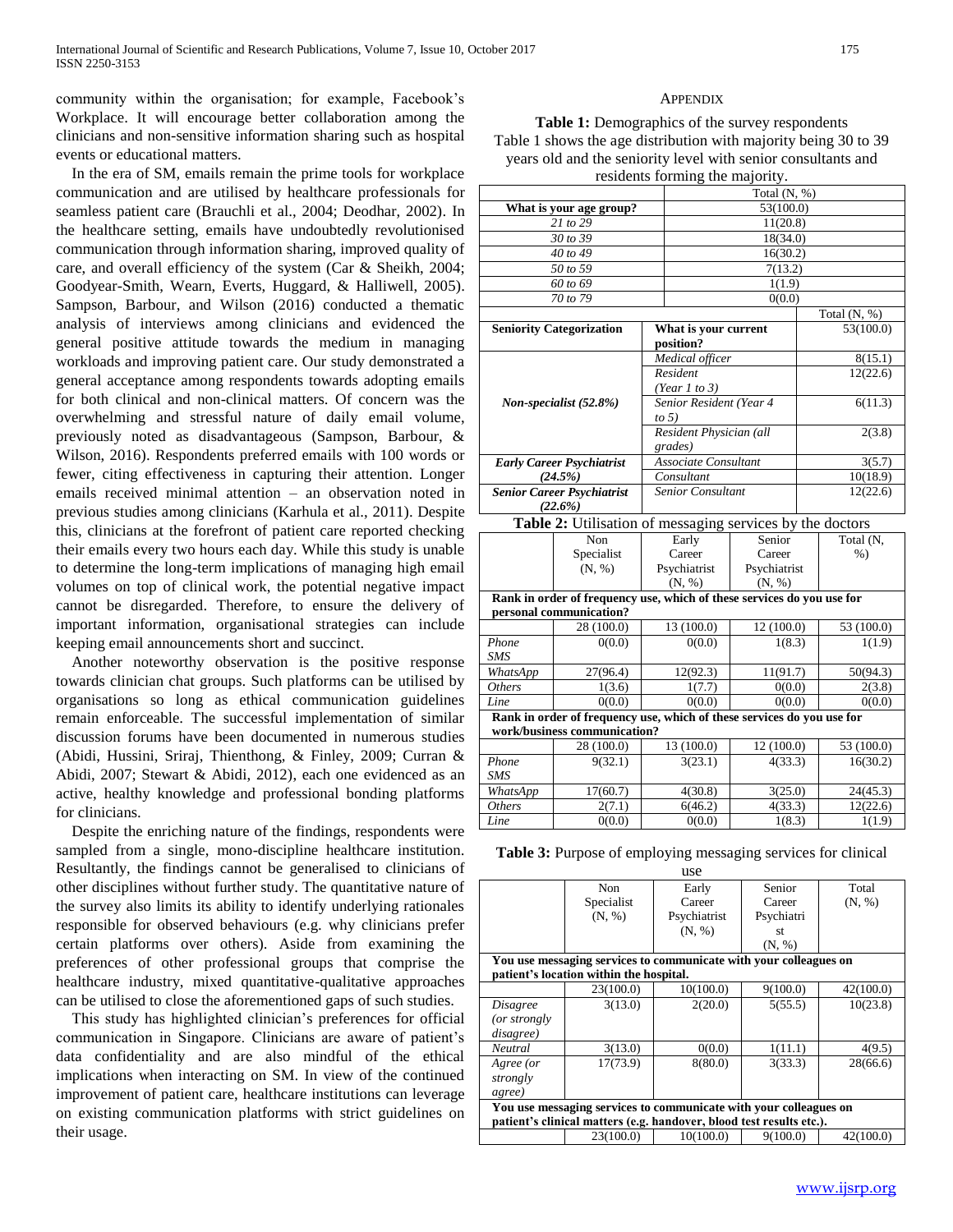| Disagree                  | 7(30.4)                            | 1(10.0)                                                                        | 5(55.5)              | 13(31.0)  |                       | It is acceptable to discuss clinical matters with identifiable patient data on                           |                   |                   |                    |
|---------------------------|------------------------------------|--------------------------------------------------------------------------------|----------------------|-----------|-----------------------|----------------------------------------------------------------------------------------------------------|-------------------|-------------------|--------------------|
| (or strongly<br>disagree) |                                    |                                                                                |                      |           |                       | messaging services (e.g. Patient Tan Ah Kow NRIC1234567A with<br>schizophrenia now admitted to Ward XX). |                   |                   |                    |
| Neutral                   | 1(4.3)                             | 0(0.0)                                                                         | 1(11.1)              | 2(4.8)    |                       | 28(100.0)                                                                                                | 13(100.0)         | 12(100.0)         | 53(100.0)          |
| Agree (or                 | 15(65.2)                           | 9(90.0)                                                                        | 3(33.3)              | 27(64.3)  | Disagree              | 18(64.3)                                                                                                 | 9(69.3)           | 5(41.7)           | 37(69.8)           |
| strongly                  |                                    |                                                                                |                      |           | (or strongly          |                                                                                                          |                   |                   |                    |
| agree)                    |                                    | You use messaging services to communicate with your colleagues on              |                      |           | disagree)             |                                                                                                          |                   |                   |                    |
|                           | patient's urgent clinical matters. |                                                                                |                      |           | Neutral               | 3(10.7)<br>7(25.0)                                                                                       | 1(7.7)<br>3(23.1) | 0(0.0)<br>7(58.4) | 4(7.5)<br>12(22.7) |
|                           | 23(100.0)                          | 10(100.0)                                                                      | 9(100.0)             | 42(100.0) | Agree (or<br>strongly |                                                                                                          |                   |                   |                    |
| <b>Disagree</b>           | 10(43.5)                           | 5(50.0)                                                                        | 2(22.2)              | 17(40.4)  | agree)                |                                                                                                          |                   |                   |                    |
| (or strongly              |                                    |                                                                                |                      |           |                       | It is acceptable to discuss clinical matters with non-identifiable patient                               |                   |                   |                    |
| disagree)                 |                                    |                                                                                |                      |           |                       | data on messaging services (e.g. "OMG my borderline patient just cut                                     |                   |                   |                    |
| Neutral                   | 2(8.7)                             | 0(0.0)                                                                         | $\overline{1(11.1)}$ | 3(7.1)    | himself again").      |                                                                                                          |                   |                   |                    |
| Agree ( $\overline{or}$   | 11(47.8)                           | 5(50.0)                                                                        | 6(66.6)              | 22(52.4)  |                       | 28(100.0)                                                                                                | 13(100.0)         | 12(100.0)         | 53(100.0)          |
| strongly                  |                                    |                                                                                |                      |           | Disagree              | 8(28.5)                                                                                                  | 4(30.8)           | 5(41.7)           | 17(32.1)           |
| agree)                    |                                    |                                                                                |                      |           | (or strongly          |                                                                                                          |                   |                   |                    |
|                           |                                    |                                                                                |                      |           | disagree)             |                                                                                                          |                   |                   |                    |
|                           |                                    |                                                                                |                      |           | Neutral               | 10(35.7)                                                                                                 | 4(30.8)           | 2(16.7)           | 16(30.2)           |
|                           |                                    | You use messaging services to communicate with your colleagues on              |                      |           | Agree (or             | 10(35.7)                                                                                                 | 5(38.5)           | 5(41.7)           | 20(37.8)           |
|                           |                                    | patient's social matters (e.g. family's presence, etc).                        |                      |           | strongly              |                                                                                                          |                   |                   |                    |
|                           | 23(100.0)                          | 10(100.0)                                                                      | 9(100.0)             | 42(100.0) | agree)                |                                                                                                          |                   |                   |                    |
| <b>Disagree</b>           | 5(21.7)                            | 1(10.0)                                                                        | 5(55.5)              | 11(26.2)  |                       | It is acceptable to set up group chats for colleagues for non-clinical matters                           |                   |                   |                    |
| (or strongly              |                                    |                                                                                |                      |           |                       | (e.g. business meetings, lunch, chatting).                                                               |                   |                   |                    |
| disagree)                 |                                    |                                                                                |                      |           |                       | 28(100.0)                                                                                                | 13(100.0)         | 12(100.0)         | 53(100.0)          |
| Neutral                   | 8(34.8)                            | 3(30.0)                                                                        | 1(11.1)              | 12(28.6)  | Disagree              | 0(0.0)                                                                                                   | 0(0.0)            | 2(16.6)           | 2(3.8)             |
| Agree (or                 | 10(43.5)                           | 6(60.0)                                                                        | 3(33.3)              | 19(45.2)  | (or strongly          |                                                                                                          |                   |                   |                    |
| strongly                  |                                    |                                                                                |                      |           | disagree)             |                                                                                                          |                   |                   |                    |
| agree)                    |                                    |                                                                                |                      |           | Neutral               | 1(3.6)                                                                                                   | 0(0.0)            | 0(0.0)            | 1(1.9)             |
|                           |                                    | You use messaging services to communicate with senior doctors on               |                      |           | Agree (or             | 27(96.4)                                                                                                 | 13(100.0)         | 10(83.3)          | 50(94.3)           |
|                           |                                    | patient's clinical matters (e.g. seeking clearance for discharge,              |                      |           | strongly              |                                                                                                          |                   |                   |                    |
| prescription, etc.).      |                                    |                                                                                |                      |           | agree)                |                                                                                                          |                   |                   |                    |
|                           | 23(100.0)                          | 10(100.0)                                                                      | 9(100.0)             | 42(100.0) |                       | Table 5: Patterns of social media use among doctors and attitude                                         |                   |                   |                    |
| <b>Disagree</b>           | 5(21.7)                            | 1(10.0)                                                                        | 3(33.3)              | 9(21.4)   |                       |                                                                                                          |                   |                   |                    |
| (or strongly              |                                    |                                                                                |                      |           |                       | and preferences of SM use for professional purpose                                                       |                   |                   |                    |
| disagree)                 |                                    |                                                                                |                      |           |                       | Non specialist                                                                                           | Early             | Senior            | Total (N,          |
| Neutral                   | 3(13.0)                            | 1(10.0)                                                                        | 1(11.1)              | 5(11.9)   |                       | (N, %)                                                                                                   | Career            | Career            | $%$ )              |
| Agree (or                 | 15(65.2)                           | 8(80.0)                                                                        | 5(55.5)              | 28(66.7)  |                       |                                                                                                          | Psychiatr         | Psychiatris       |                    |
| strongly                  |                                    |                                                                                |                      |           |                       |                                                                                                          | ist $(N,$         | t(N, %)           |                    |
| agree)                    |                                    | You use messaging services to communicate with your support group when         |                      |           |                       |                                                                                                          | $%$ )             |                   |                    |
|                           |                                    | stressed about clinical work (e.g. difficult encounters with patients or their |                      |           |                       | Which social media do you access most often?                                                             |                   |                   |                    |
| families, etc.).          |                                    |                                                                                |                      |           |                       | 25                                                                                                       | 12(100.0          | 8(100.0)          | 45(100.0)          |
|                           | 23(100.0)                          | 10(100.0)                                                                      | 9(100.0)             | 42(100.0) |                       | (100.0)                                                                                                  |                   |                   |                    |
| <b>Disagree</b>           | 7(30.4)                            | 4(40.0)                                                                        | 2(22.2)              | 13(30.9)  | Facebook              | 19(76.0)                                                                                                 | 9(75.0)           | 7(87.5)           | 35(77.8)           |
| (or strongly              |                                    |                                                                                |                      |           | Twitter               | 1(4.0)                                                                                                   | 0(0.0)            | 0(0.0)            | 1(2.2)             |
| disagree)                 |                                    |                                                                                |                      |           | <i>Instagram</i>      | 3(12.0)                                                                                                  | 0(0.0)            | 0(0.0)            | 3(6.7)             |
| Neutral                   | 3(13.0)                            | 0(0.0)                                                                         | 1(11.1)              | 4(9.5)    | YouTube               | 2(8.0)                                                                                                   | 3(25.0)           | 1(12.5)           | 6(13.3)            |
| Agree (or                 | 13(56.5)                           | 6(60.0)                                                                        | 6(66.6)              | 25(59.5)  |                       | How long have you been using social media?<br>25(100.0)                                                  |                   |                   |                    |
| strongly                  |                                    |                                                                                |                      |           |                       |                                                                                                          | 12(100.0          | 8(100.0)          | 45(100.0)          |
| agree)                    |                                    |                                                                                |                      |           | 1 to 2 years          | 0(0.0)                                                                                                   | 1(8.3)            | 0(0.0)            | 1(2.2)             |
|                           |                                    | If you do use messaging services to discuss clinical matters, how often do     |                      |           | 2 to 4 years          | 1(4.0)                                                                                                   | 1(8.3)            | 3(37.5)           | 5(11.1)            |
| you use them?             |                                    |                                                                                |                      |           | More than 4           | 24(96.0)                                                                                                 |                   | 5(62.5)           |                    |
|                           | 23(100.0)                          | 10(100.0)                                                                      | 9(100.0)             | 42(100.0) |                       |                                                                                                          | 10(83.3)          |                   | 39(86.7)           |
| Daily on                  | 10(43.5)                           | 4(40.0)                                                                        | 2(22.2)              | 16(38.1)  | years                 | How dependent are you on social media?                                                                   |                   |                   |                    |
| working                   |                                    |                                                                                |                      |           |                       | 25(100.0)                                                                                                | 12(100.0)         | 8(100.0)          | 45(100.0)          |
| days                      |                                    |                                                                                |                      |           |                       |                                                                                                          |                   |                   |                    |
| Several                   | 7(30.4)                            | 3(30.0)                                                                        | 4(44.4)              | 14(33.3)  | Not at all            | 5(20.0)                                                                                                  | 2(16.7)           | 2(25.0)           | 9(20.0)            |
| times a                   |                                    |                                                                                |                      |           | Somewhat              | 12(48.0)                                                                                                 | 6(50.0)           | 4(50.0)           | 22(48.9)           |
| week                      |                                    |                                                                                |                      |           | Moderately            | 6(24.0)                                                                                                  | 3(25.0)           | 2(25.0)           | 11(24.4)           |
| Once a                    | 3(13.0)                            | 1(10.0)                                                                        | 1(11.1)              | 5(11.9)   | Heavily               | 2(8.0)                                                                                                   | 1(8.3)            | 0(0.0)            | 3(6.7)             |
| week                      |                                    |                                                                                |                      |           |                       | Do you think that communication through social media creates more stress                                 |                   |                   |                    |
| Less than                 | 3(13.0)                            | 2(20.0)                                                                        | 2(22.2)              | 7(16.7)   | than benefit?         |                                                                                                          |                   |                   |                    |
| once a                    |                                    |                                                                                |                      |           |                       | 28(100.0)                                                                                                | 13(100.0          | 12(100.0)         | 53(100.0)          |
| week                      |                                    |                                                                                |                      |           |                       |                                                                                                          |                   |                   |                    |
|                           |                                    |                                                                                |                      |           | Disagree (or          | 8(28.6)                                                                                                  | 1(7.7)            | 3(25.0)           | 12(22.7)           |
|                           |                                    | Table 4: Attitude/awareness towards engaging messaging                         |                      |           | strongly              |                                                                                                          |                   |                   |                    |
|                           |                                    | service for clinical purpose                                                   |                      |           | disagree)             |                                                                                                          |                   |                   |                    |
|                           | Non-                               | <b>Early Career</b>                                                            | Senior               | Total (N, | Neutral               | 13(46.4)                                                                                                 | 6(46.2)           | 7(58.3)           | 26(49.1)           |
|                           | Specialist                         | Psychiatrist                                                                   | Career               | $%$ )     | Agree (or             | 7(25.0)                                                                                                  | 6(46.2)           | 2(16.7)           | 15(28.3)           |
|                           | (N, %)                             | (N, %)                                                                         | Psychiatrist         |           | strongly              |                                                                                                          |                   |                   |                    |
|                           |                                    |                                                                                | (N, %)               |           |                       |                                                                                                          |                   |                   |                    |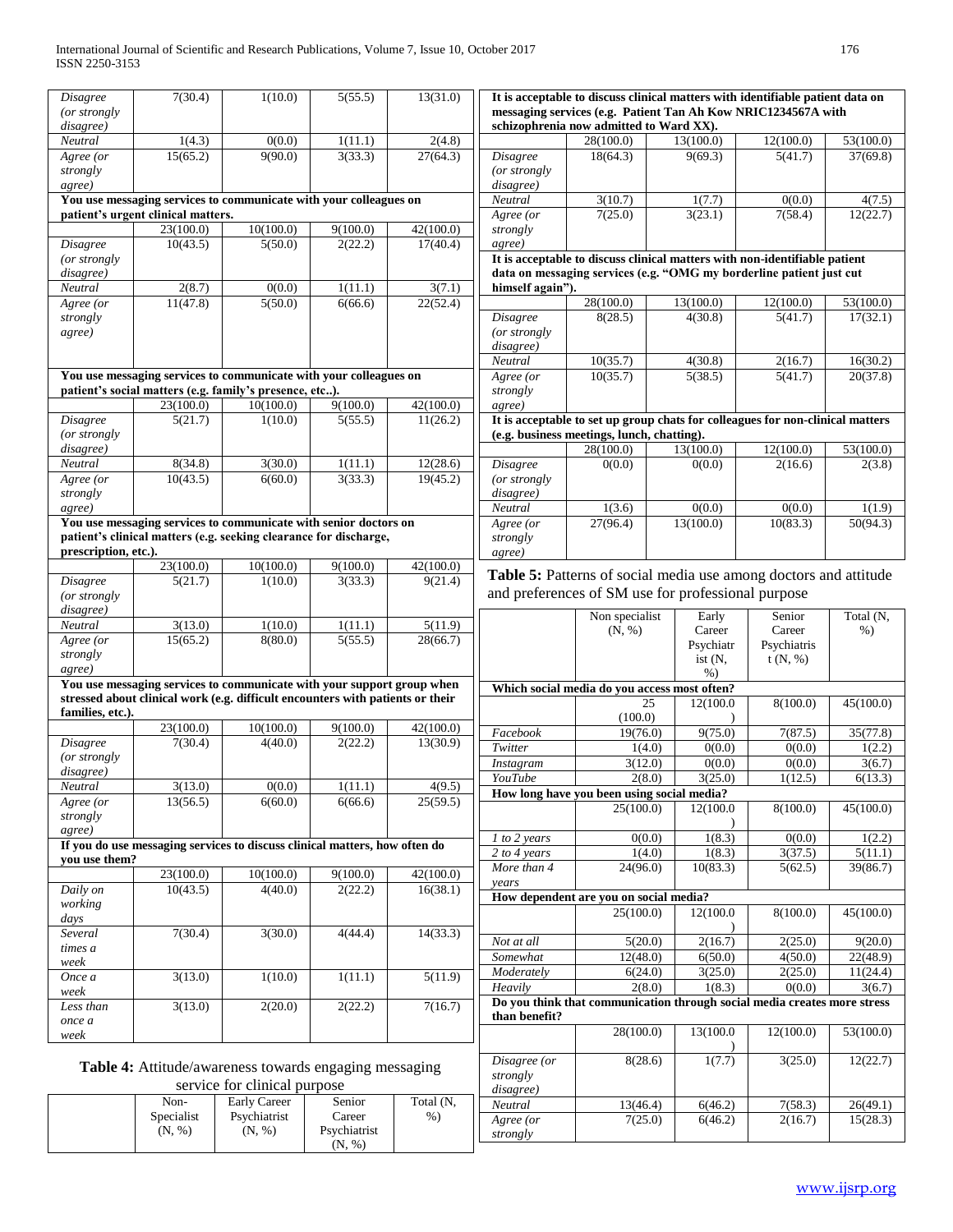| agree)                     |                                                                             |               |           |           | strongly              |                                                                    |             |             |                     |
|----------------------------|-----------------------------------------------------------------------------|---------------|-----------|-----------|-----------------------|--------------------------------------------------------------------|-------------|-------------|---------------------|
|                            | It is acceptable to be "friends" on social media between peers.             |               |           |           | disagree)             |                                                                    |             |             |                     |
|                            | 28(100.0)                                                                   | 13(100.0      | 12(100.0) | 53(100.0) | Neutral               | 4(14.3)                                                            | 5(38.5)     | 3(25.0)     | 12(22.6)            |
|                            |                                                                             |               |           |           | Agree (or             | 24(85.7)                                                           | 7(53.9)     | 8(66.6)     | 39(73.6)            |
| Disagree (or               | 0(0.0)                                                                      | 1(7.7)        | 1(8.3)    | 2(3.8)    | strongly              |                                                                    |             |             |                     |
| strongly                   |                                                                             |               |           |           | agree)                |                                                                    |             |             |                     |
| disagree)<br>Neutral       | 3(10.7)                                                                     | 1(7.7)        | 2(16.7)   | 6(11.3)   |                       |                                                                    |             |             |                     |
| Agree (or                  | 25(89.3)                                                                    | 11(84.6)      | 9(75.0)   | 45(84.9)  |                       | Table 6: Emails: the patterns and mode of use and effectiveness    |             |             |                     |
| strongly                   |                                                                             |               |           |           |                       | of E-mail for disseminating official information                   |             |             |                     |
| agree)                     |                                                                             |               |           |           |                       | Non specialist                                                     | Early       | Senior      | Total (N,           |
|                            | It is acceptable to be "friends" on social media between senior and junior  |               |           |           |                       | (N, %)                                                             | Career      | Career      | $%$ )               |
|                            | doctors with 1 job grade difference (e.g. AC and MO).                       |               |           |           |                       |                                                                    | Psychiatris | Psychiatris |                     |
|                            | 28(100.0)                                                                   | 13(100.0      | 12(100.0) | 53(100.0) |                       |                                                                    | t(N, %)     | t(N, %)     |                     |
|                            |                                                                             | $\mathcal{L}$ |           |           |                       | How frequent do you check your work email on weekdays?<br>28(100.0 | 13(100.0)   | 12(100.0)   | 53(100.0)           |
| Disagree (or               | 0(0.0)                                                                      | 0(0.0)        | 1(8.3)    | 1(1.9)    |                       |                                                                    |             |             |                     |
| strongly                   |                                                                             |               |           |           | Less than             | 2(7.1)                                                             | 3(23.1)     | 2(16.7)     | 7(13.2)             |
| disagree)                  |                                                                             |               |           |           | half                  |                                                                    |             |             |                     |
| Neutral                    | 5(17.9)                                                                     | 5(38.5)       | 2(16.7)   | 13(24.5)  | hourly                |                                                                    |             |             |                     |
| $Agree$ (or                | 23(82.1)                                                                    | 8(61.5)       | 9(75.0)   | 39(73.6)  | Half                  | 1(3.6)                                                             | 1(7.7)      | 1(8.3)      | 3(5.7)              |
| strongly                   |                                                                             |               |           |           | hourly                |                                                                    |             |             |                     |
| agree)                     |                                                                             |               |           |           | Hourly                | 2(7.1)                                                             | 2(15.4)     | 2(16.7)     | 6(11.3)             |
|                            | It is acceptable to be "friends" on social media between senior and junior  |               |           |           | 2-hourly              | 4(14.3)                                                            | 3(23.1)     | 6(50.0)     | 13(24.5)            |
|                            | doctors with more than 1 job grade difference (e.g. SC and MO).             |               |           |           | Twice a               | 13(46.4)                                                           | 4(30.8)     | 1(8.3)      | 18(34.0)            |
|                            | 28(100.0)                                                                   | 13(100.0      | 12(100.0) | 53(100.0) | day                   |                                                                    |             |             |                     |
|                            |                                                                             |               |           |           | Once a                | 5(17.9)                                                            | 0(0.0)      | 0(0.0)      | $\overline{5(9.4)}$ |
| Disagree (or               | 2(7.1)                                                                      | 0(0.0)        | 1(8.3)    | 3(5.7)    | day                   |                                                                    |             |             |                     |
| strongly                   |                                                                             |               |           |           | Less than             | 1(3.6)                                                             | 0(0.0)      | 0(0.0)      | 1(1.9)              |
| disagree)                  |                                                                             |               |           |           | one a day             |                                                                    |             |             |                     |
| Neutral                    | 9(32.1)                                                                     | 5(38.5)       | 3(25.0)   | 17(32.1)  |                       | How often do you check your work email on weekends?                |             |             |                     |
| Agree (or                  | 17(60.7)                                                                    | 8(61.5)       | 8(66.6)   | 33(62.2)  |                       | 28(100.0                                                           | 13(100.0)   | 12(100.0)   | 53(100.0            |
| strongly                   |                                                                             |               |           |           |                       |                                                                    |             |             |                     |
| agree)                     |                                                                             |               |           |           | Less than             | 2(7.1)                                                             | 1(7.7)      | 0(0.0)      | 3(5.7)              |
|                            | It is acceptable to be "friends" on social media between RO and staff.      | 13(100.0      |           |           | half                  |                                                                    |             |             |                     |
|                            | 28(100.0)                                                                   |               | 12(100.0) | 53(100.0) | hourly                |                                                                    |             |             |                     |
| Disagree (or               | 2(7.2)                                                                      | 2(15.4)       | 2(16.7)   | 6(11.3)   | Half                  | 0(0.0)                                                             | 1(7.7)      | 0(0.0)      | 1(1.9)              |
| strongly                   |                                                                             |               |           |           | hourly                |                                                                    |             |             |                     |
| disagree)                  |                                                                             |               |           |           | Hourly                | 0(0.0)                                                             | 0(0.0)      | 1(8.3)      | 1(1.9)              |
| Neutral                    | 6(21.4)                                                                     | 4(30.8)       | 4(33.3)   | 14(26.4)  | $2$ -hourly           | 1(3.6)                                                             | 0(0.0)      | 3(25.0)     | 4(7.5)              |
| Agree (or                  | 20(71.4)                                                                    | 7(53.9)       | 6(50)     | 33(62.2)  | Twice a               | 2(7.1)                                                             | 4(30.8)     | 3(25.0)     | 9(17.0)             |
| strongly                   |                                                                             |               |           |           | day                   |                                                                    |             |             |                     |
| agree)                     |                                                                             |               |           |           | Once a                | 11(39.3)                                                           | 4(30.8)     | 3(25.0)     | 18(34.0)            |
|                            |                                                                             |               |           |           | day                   |                                                                    |             |             |                     |
|                            | It is acceptable to be "friends" on social media between doctors and        |               |           |           | Less than             | 7(25.0)                                                            | 1(7.7)      | 1(8.3)      | 9(17.0)             |
|                            | pharmaceutical representatives.                                             |               |           |           | one a day             |                                                                    |             |             |                     |
|                            | 28(100.0)                                                                   | 13(100.0      | 12(100.0) | 53(100.0) | Never                 | 0(0.0)                                                             | 0(0.0)      | 0(0.0)      | 8(15.1)             |
|                            |                                                                             |               |           |           |                       | Do you access work e-mail on your mobile device?                   |             |             |                     |
| Disagree (or               | 4(14.2)                                                                     | 7(53.9)       | 7(58.3)   | 18(33.9)  |                       | 28(100.0)                                                          | 13(100.0)   | 12(100.0)   | 53(100.0            |
| strongly                   |                                                                             |               |           |           |                       |                                                                    |             |             |                     |
| disagree)                  |                                                                             |               |           |           | Yes                   | 21(75.0)                                                           | 12(92.3)    | 10(83.3)    | 43(81.1)            |
| Neutral                    | 11(39.3)                                                                    | 3(23.1)       | 1(8.3)    | 15(28.3)  | $N_{O}$               | 7(25.0)                                                            | 1(7.7)      | 2(16.7)     | 10(18.9)            |
| Agree (or                  | 13(46.5)                                                                    | 3(23.1)       | 4(33.3)   | 20(37.7)  |                       | Do you access work e-mail on your tablet?                          |             |             |                     |
| strongly                   |                                                                             |               |           |           |                       | 28(100.0)                                                          | 13(100.0)   | 12(100.0)   | 53(100.0            |
| agree)                     |                                                                             |               |           |           |                       |                                                                    |             |             |                     |
|                            | It is acceptable to be "friends" on social media between doctors and allied |               |           |           | Yes                   | 4(14.3)                                                            | 1(7.7)      | 0(0.0)      | 5(9.4)              |
| health/nursing colleagues. |                                                                             |               |           |           | $N_{O}$               | 24(85.7)                                                           | 12(92.3)    | 12(100.0)   | 48(90.6)            |
|                            | 28(100.0)                                                                   | 13(100.0      | 12(100.0) | 53(100.0) |                       | How effective is work email for clinical policy matters?           |             |             |                     |
|                            |                                                                             | Y             |           |           |                       | 28(100.0)                                                          | 13(100.0)   | 12(100.0)   | 53(100.0            |
| Disagree (or               | 0(0.0)                                                                      | 1(7.7)        | 1(8.3)    | 2(3.8)    |                       |                                                                    |             |             |                     |
| strongly                   |                                                                             |               |           |           | I delete              | 0(0.0)                                                             | 0(0.0)      | 0(0.0)      | 0(0.0)              |
| disagree)                  |                                                                             |               |           |           | without               |                                                                    |             |             |                     |
| Neutral                    | 3(10.7)                                                                     | 4(30.8)       | 3(25.0)   | 10(18.9)  | opening               |                                                                    |             |             |                     |
| Agree (or                  | 25(89.3)                                                                    | 8(61.6)       | 8(66.7)   | 41(77.4)  | $I$ just              | 11(39.3)                                                           | 2(15.4)     | 1(8.3)      | 14(26.4)            |
| strongly                   |                                                                             |               |           |           | glance at             |                                                                    |             |             |                     |
| agree)                     |                                                                             |               |           |           | it                    |                                                                    |             |             |                     |
|                            | It is acceptable to be "friends" on social media between doctors and        |               |           |           | I read it             | 14(50.0)                                                           | 7(53.8)     | 9(75.0)     | 30(56.6)            |
| administration colleagues. |                                                                             |               |           |           | quickly<br>from start |                                                                    |             |             |                     |
|                            | 28(100.0)                                                                   | 13(100.0      | 12(100.0) | 53(100.0) | to end                |                                                                    |             |             |                     |
|                            |                                                                             |               |           |           | I read it             | 3(10.7)                                                            | 4(30.8)     | 2(16.7)     | 9(17.0)             |
| Disagree (or               | 0(0.0)                                                                      | 1(7.7)        | 1(8.3)    | 2(3.8)    |                       |                                                                    |             |             |                     |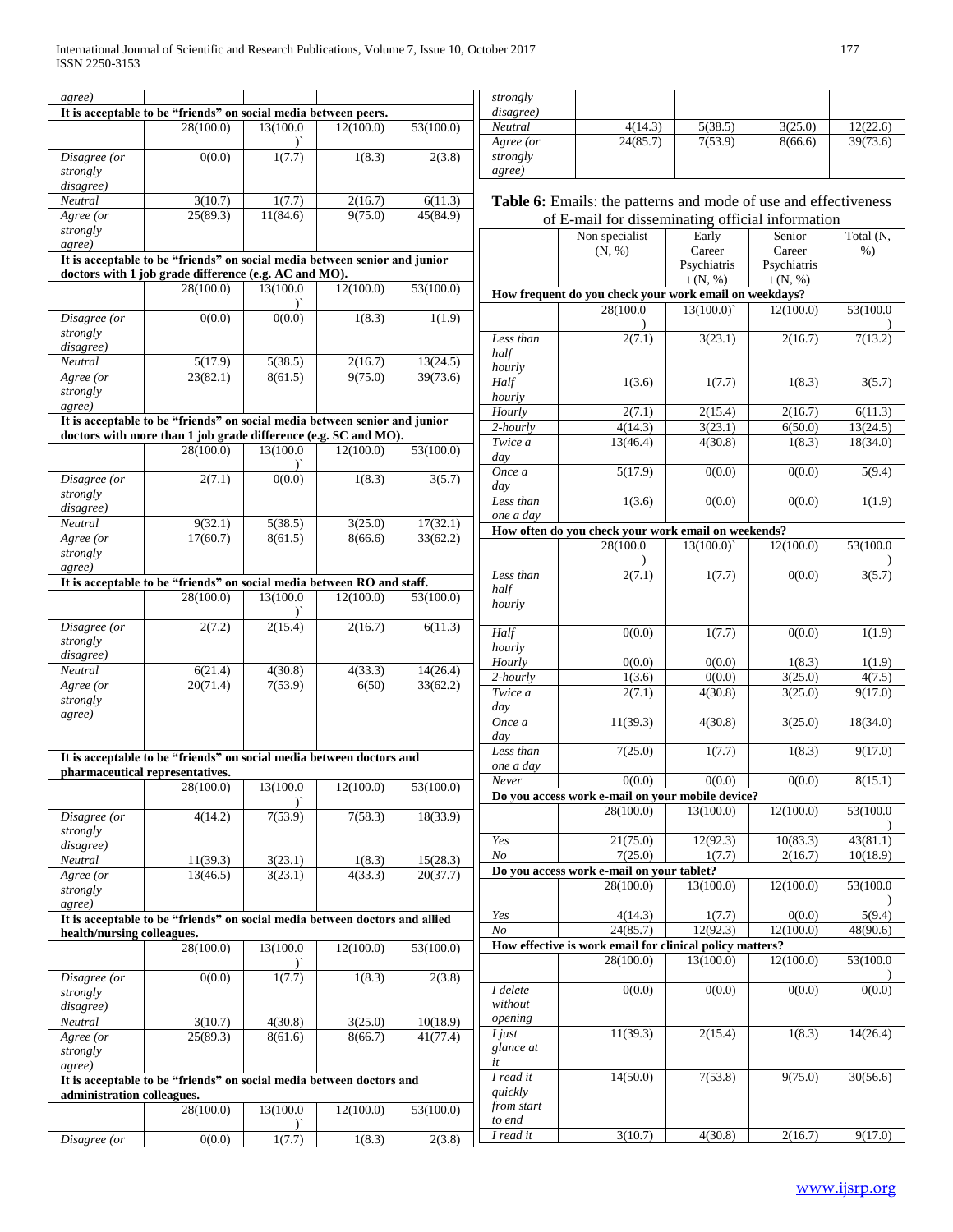| thoroughl              |                                                                                |           |           |           | disagree)     |            |                          |                                                                        |           |
|------------------------|--------------------------------------------------------------------------------|-----------|-----------|-----------|---------------|------------|--------------------------|------------------------------------------------------------------------|-----------|
| y from                 |                                                                                |           |           |           | Neutral       | 7(25.0)    | 3(23.1)                  | 3(25.0)                                                                | 13(24.5)  |
| start to               |                                                                                |           |           |           | Agree (or     | 15(53.6)   | 7(53.8)                  | 5(41.7)                                                                | 27(50.9)  |
| end                    |                                                                                |           |           |           | strongly      |            |                          |                                                                        |           |
|                        | How effective is work email for education events matters?                      |           |           |           | agree)        |            |                          |                                                                        |           |
|                        | 28(100.0)                                                                      | 13(100.0) | 12(100.0) | 53(100.0  |               |            |                          | Table 7: Preferred channel for communication for clinical and          |           |
| $I$ delete             | 0(0.0)                                                                         | 0(0.0)    | 1(8.3)    | 1(1.9)    |               |            | non-clinical information |                                                                        |           |
| without                |                                                                                |           |           |           |               | Non        | Early                    | Senior                                                                 | Total (N, |
| opening                |                                                                                |           |           |           |               | specialist | Career                   | Career                                                                 | $%$ )     |
| $I$ just               | 10(35.7)                                                                       | 4(30.8)   | 2(16.7)   | 16(30.2)  |               | (N, %)     | Psychiatrist             | Psychiatrist                                                           |           |
| glance at<br>it        |                                                                                |           |           |           |               |            | (N, %)                   | (N, %)                                                                 |           |
| I read it              | 15(53.6)                                                                       | 7(53.8)   | 9(75.0)   | 31(58.5)  |               |            |                          | Which is your preferred channel of electronic communication for simple |           |
| quickly                |                                                                                |           |           |           | making?       |            |                          | non-clinical work related communication and straight forward decision  |           |
| from start<br>to end   |                                                                                |           |           |           |               | 28(100.0)  | 13(100.0)                | 12(100.0)                                                              | 53(100.0) |
| I read it              | 3(10.7)                                                                        | 2(15.4)   | 0(0.0)    | 5(9.4)    | SMS/messaging | 12(42.9)   | 1(7.7)                   | 1(8.3)                                                                 | 14(26.4)  |
| thoroughl              |                                                                                |           |           |           | E-mail        | 12(42.9)   | 11(84.6)                 | 10(83.3)                                                               | 33(62.3)  |
| y from                 |                                                                                |           |           |           | Calls         | 4(14.3)    | 1(7.7)                   | 1(8.3)                                                                 | 6(11.3)   |
| start to               |                                                                                |           |           |           |               |            |                          | Which is your preferred channel of electronic communication for simple |           |
| end                    |                                                                                |           |           |           |               |            |                          | clinical related communication and straight forward decision making?   |           |
|                        | How effective is work email for hospital events matters?                       |           |           |           |               | 28(100.0)  | 13(100.0)                | 12(100.0)                                                              | 53(100.0) |
|                        | 28(100.0)                                                                      | 13(100.0) | 12(100.0) | 53(100.0) | SMS/messaging | 7(25.0)    | 2(15.4)                  | 0(0.0)                                                                 | 9(17.0)   |
|                        |                                                                                |           |           |           | E-mail        | 6(21.4)    | 7(53.8)                  | 10(83.3)                                                               | 23(43.4)  |
|                        |                                                                                |           |           |           | Calls         | 15(53.6)   | 4(30.8)                  | 2(16.7)                                                                | 21(39.6)  |
| I delete               | 2(7.1)                                                                         | 0(0.0)    | 0(0.0)    | 2(3.8)    |               |            |                          |                                                                        |           |
| without                |                                                                                |           |           |           |               |            |                          |                                                                        |           |
| opening                |                                                                                |           |           |           |               |            |                          |                                                                        |           |
|                        |                                                                                |           |           |           |               |            |                          |                                                                        |           |
| $I$ just               | 13(46.4)                                                                       | 6(46.2)   | 7(58.3)   | 26(49.1)  |               |            |                          |                                                                        |           |
| glance at<br>it        |                                                                                |           |           |           |               |            |                          |                                                                        |           |
| I read it              | 10(35.7)                                                                       | 4(30.8)   | 5(41.7)   | 19(35.8)  |               |            |                          |                                                                        |           |
| quickly                |                                                                                |           |           |           |               |            |                          |                                                                        |           |
| from start             |                                                                                |           |           |           |               |            |                          |                                                                        |           |
| to end                 |                                                                                |           |           |           |               |            |                          |                                                                        |           |
| I read it<br>thoroughl | 3(10.7)                                                                        | 3(23.1)   | 0(0.0)    | 6(11.3)   |               |            |                          |                                                                        |           |
| y from                 |                                                                                |           |           |           |               |            |                          |                                                                        |           |
| start to               |                                                                                |           |           |           |               |            |                          |                                                                        |           |
| end                    |                                                                                |           |           |           |               |            |                          |                                                                        |           |
|                        | What do you think is the most effective length of an email to hold your        |           |           |           |               |            |                          |                                                                        |           |
| attention?             |                                                                                |           |           |           |               |            |                          |                                                                        |           |
|                        | 28(100.0)                                                                      | 13(100.0) | 12(100.0) | 53(100.0) |               |            |                          |                                                                        |           |
| Less than<br>50 words  | 10(35.7)                                                                       | 5(38.5)   | 8(66.7)   | 23(43.4)  |               |            |                          |                                                                        |           |
| 51 to 100<br>words     | 15(53.6)                                                                       | 7(53.8)   | 4(33.3)   | 26(49.1)  |               |            |                          |                                                                        |           |
| 101 to                 | 2(7.1)                                                                         | 0(0.0)    | 0(0.0)    | 2(3.8)    |               |            |                          |                                                                        |           |
| 200 words              |                                                                                |           |           |           |               |            |                          |                                                                        |           |
| I want all             | 1(3.6)                                                                         | 1(7.7)    | 0(0.0)    | 2(3.8)    |               |            |                          |                                                                        |           |
| the fullest            |                                                                                |           |           |           |               |            |                          |                                                                        |           |
| details                |                                                                                |           |           |           |               |            |                          |                                                                        |           |
|                        | I feel overwhelmed by the e-mail and information that comes with it.           |           |           |           |               |            |                          |                                                                        |           |
|                        | 28(100.0)                                                                      | 13(100.0) | 12(100.0) | 53(100.0  |               |            |                          |                                                                        |           |
|                        | 4(14.3)                                                                        |           |           |           |               |            |                          |                                                                        |           |
| <b>Disagree</b><br>(   |                                                                                | 2(15.4)   | 3(25.0)   | 9(17.0)   |               |            |                          |                                                                        |           |
| strongly               |                                                                                |           |           |           |               |            |                          |                                                                        |           |
| disagree)              |                                                                                |           |           |           |               |            |                          |                                                                        |           |
| Neutral                | 9(32.1)                                                                        | 4(30.8)   | 3(25.0)   | 16(30.2)  |               |            |                          |                                                                        |           |
| Agree (or              | 15(53.6)                                                                       | 7(53.8)   | 6(50.0)   | 28(52.8)  |               |            |                          |                                                                        |           |
| strongly               |                                                                                |           |           |           |               |            |                          |                                                                        |           |
| agree)                 |                                                                                |           |           |           |               |            |                          |                                                                        |           |
|                        | I feel stressful to handle the volume of official e-mails I receive every day. |           |           |           |               |            |                          |                                                                        |           |
|                        | 28(100.0)                                                                      | 13(100.0) | 12(100.0) | 53(100.0  |               |            |                          |                                                                        |           |
| Disagree               | 6(21.4)                                                                        | 3(23.1)   | 4(33.3)   | 13(24.6)  |               |            |                          |                                                                        |           |
| (                      |                                                                                |           |           |           |               |            |                          |                                                                        |           |
| strongly               |                                                                                |           |           |           |               |            |                          |                                                                        |           |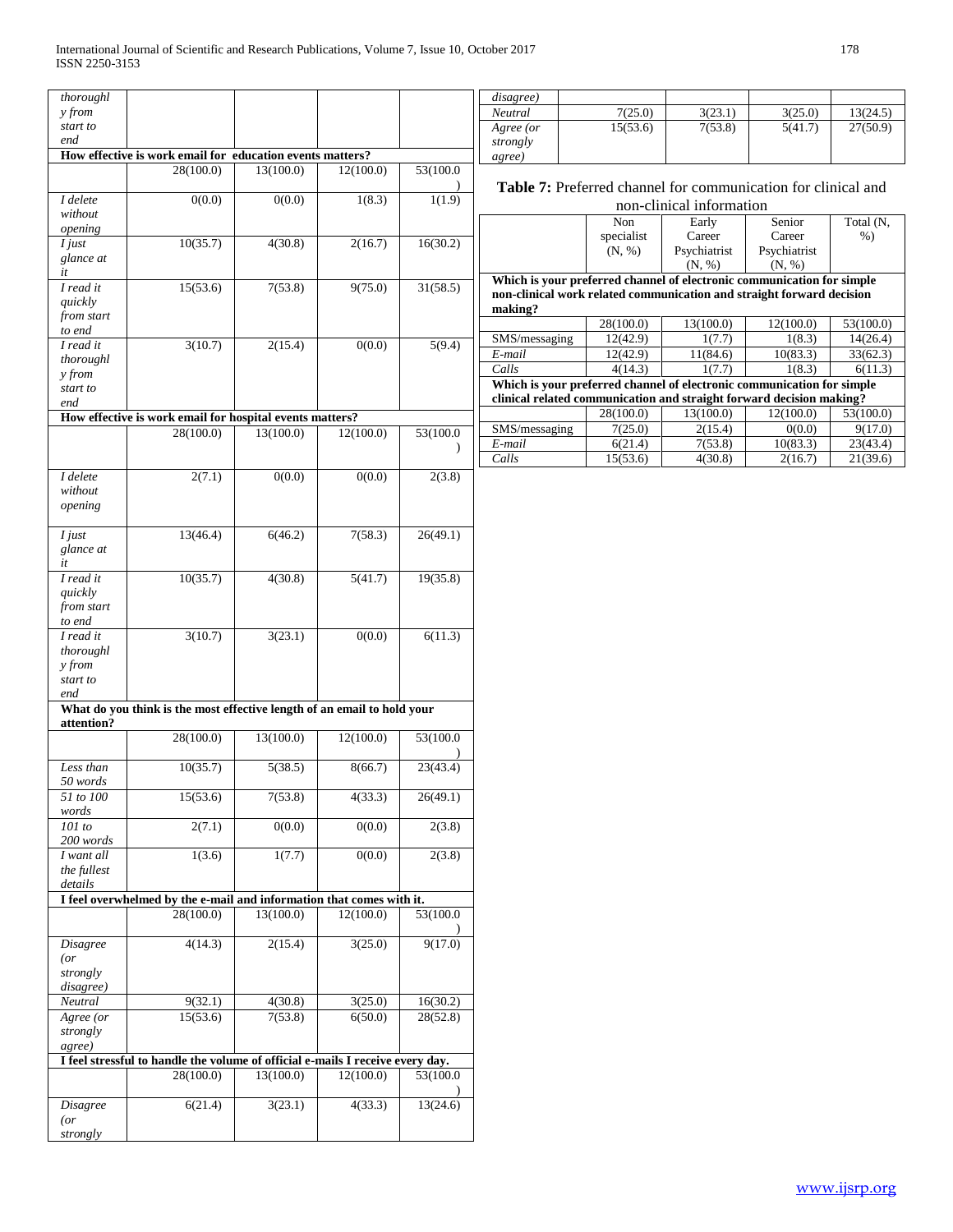| In general what do you think is the best way of communicating policy and<br>non-urgent work matters? |           |           |           |           |  |  |  |  |  |  |
|------------------------------------------------------------------------------------------------------|-----------|-----------|-----------|-----------|--|--|--|--|--|--|
|                                                                                                      | 28(100.0) | 13(100.0) | 12(100.0) | 53(100.0) |  |  |  |  |  |  |
| Daily face to                                                                                        | 0(0.0)    | 1(7.7)    | 0(0.0)    | 1(1.9)    |  |  |  |  |  |  |
| face briefing                                                                                        |           |           |           |           |  |  |  |  |  |  |
| Weekly face to                                                                                       | 0(0.0)    | 2(15.4)   | 0(0.0)    | 2(3.8)    |  |  |  |  |  |  |
| face briefing                                                                                        |           |           |           |           |  |  |  |  |  |  |
| Department                                                                                           | 6(21.4)   | 4(30.8)   | 6(50.0)   | 16(30.2)  |  |  |  |  |  |  |
| <b>business</b>                                                                                      |           |           |           |           |  |  |  |  |  |  |
| meeting                                                                                              |           |           |           |           |  |  |  |  |  |  |
| Weekly                                                                                               | 2(7.1)    | 1(7.7)    | 0(0.0)    | 3(5.7)    |  |  |  |  |  |  |
| continuous                                                                                           |           |           |           |           |  |  |  |  |  |  |
| education                                                                                            |           |           |           |           |  |  |  |  |  |  |
| meetings                                                                                             |           |           |           |           |  |  |  |  |  |  |
| SMS/Messaging                                                                                        | 5(17.9)   | 0(0.0)    | 0(0.0)    | 5(9.4)    |  |  |  |  |  |  |
| Email                                                                                                | 15(53.6)  | 3(23.1)   | 6(50.0)   | 24(45.3)  |  |  |  |  |  |  |
| Just call me                                                                                         | 0(0.0)    | 2(15.4)   | 0(0.0)    | 2(3.8)    |  |  |  |  |  |  |
| What do you think of a hospital-wide doctor chat group (e.g. WhatsApp) to                            |           |           |           |           |  |  |  |  |  |  |
| disseminate information?                                                                             |           |           |           |           |  |  |  |  |  |  |
|                                                                                                      | 28(100.0) | 13(100.0) | 12(100.0) | 53(100.0) |  |  |  |  |  |  |
| 1 (Good idea)                                                                                        | 3(10.7)   | 2(15.4)   | 1(8.3)    | 6(11.3)   |  |  |  |  |  |  |
| $\overline{2}$                                                                                       | 1(3.6)    | 1(7.7)    | 3(25.0)   | 5(9.4)    |  |  |  |  |  |  |
| 3 (Neutral)                                                                                          | 10(35.7)  | 2(23.1)   | 5(41.7)   | 18(34.0)  |  |  |  |  |  |  |
| $\overline{A}$                                                                                       | 4(14.3)   | 2(15.4)   | 0(0.0)    | 6(11.3)   |  |  |  |  |  |  |
| 5 (Bad idea)                                                                                         | 10(35.7)  | 5(38.5)   | 3(25.0)   | 18(34.0)  |  |  |  |  |  |  |
| What do you think of a doctor chat group (e.g. WhatsApp) based on                                    |           |           |           |           |  |  |  |  |  |  |
| seniority (e.g. Consultants) to disseminate information?                                             |           |           |           |           |  |  |  |  |  |  |
|                                                                                                      | 28(100.0) | 13(100.0) | 12(100.0) | 53(100.0) |  |  |  |  |  |  |
| 1 (Good idea)                                                                                        | 3(10.7)   | 2(15.4)   | 1(8.3)    | 6(11.3)   |  |  |  |  |  |  |
| $\overline{\mathcal{L}}$                                                                             | 5(17.9)   | 2(15.4)   | 4(33.3)   | 11(20.8)  |  |  |  |  |  |  |
| 3 (Neutral)                                                                                          | 14(50.0)  | 5(38.5)   | 5(41.7)   | 24(45.3)  |  |  |  |  |  |  |
| $\boldsymbol{\varDelta}$                                                                             | 2(7.1)    | 1(7.7)    | 2(16.7)   | 5(9.4)    |  |  |  |  |  |  |
| 5 (Bad idea)                                                                                         | 4(14.3)   | 2(23.1)   | 0(0.0)    | 7(13.2)   |  |  |  |  |  |  |

#### ACKNOWLEDGMENT

The authors would like to thank all clinicians for their participation and IMH Research Division for their kind help in setting up the survey online. We would like to acknowledge the funders of the study; Research Seed Funding, for an amount of \$3,200 to support this study.

#### **REFERENCES**

- [1] Abidi, S. S., Hussini, S., Sriraj, W., Thienthong, S., & Finley, G. A. (2009). Knowledge sharing for pediatric pain management via a Web 2.0 framework. *Stud Health Technol Inform, 150*, 287-291.
- [2] Almaiman, S., Bahkali, S., Al Farhan, A., Bamuhair, S., Househ, M., & Alsurimi, K. (2015). The Prevalence of Using Social Media among Healthcare Professionals in Saudi Arabia: A Pilot Study. *Stud Health Technol Inform, 213*, 263-266.
- [3] Alsobayel, H. (2016). Use of Social Media for Professional Development by Health Care Professionals: A Cross-Sectional Web-Based Survey. *JMIR Med Educ, 2*(2), e15. doi:10.2196/mededu.6232
- [4] Atherton, H., Sawmynaden, P., Sheikh, A., Majeed, A., & Car, J. (2012). Email for clinical communication between patients/caregivers and healthcare professionals. *Cochrane Database Syst Rev, 11*, Cd007978. doi:10.1002/14651858.CD007978.pub2
- [5] Bosslet, G. T., Torke, A. M., Hickman, S. E., Terry, C. L., & Helft, P. R. (2011). The patient-doctor relationship and online social networks: results of a national survey. *J Gen Intern Med, 26*(10), 1168-1174. doi:10.1007/s11606-011-1761-2
- [6] Brauchli, K., Jagilly, R., Oberli, H., Kunze, K. D., Phillips, G., Hurwitz, N., & Oberholzer, M. (2004). Telepathology on the Solomon Islands--two years' experience with a hybrid Web- and email-based telepathology system. *J Telemed Telecare, 10 Suppl 1*, 14-17. doi:10.1258/1357633042614249
- Car, J., & Sheikh, A. (2004). Email consultations in health care: 1--scope and effectiveness. *Bmj, 329*(7463), 435-438. doi:10.1136/bmj.329.7463.435
- [8] Chretien, K. C., Greysen, S. R., Chretien, J.-P., & Kind, T. (2009). Online posting of unprofessional content by medical students. *Jama, 302*(12), 1309-1315.
- [9] Curran, J. A., & Abidi, S. S. (2007). Evaluation of an online discussion forum for emergency practitioners. *Health Informatics J, 13*(4), 255-266. doi:10.1177/1460458207079834
- [10] Deodhar, J. (2002). Telemedicine by email--experience in neonatal care at a primary care facility in rural India. *J Telemed Telecare, 8 Suppl 2*, 20-21. doi:10.1177/1357633x020080s209
- [11] Desai, D. G., Ndukwu, J. O., & Mitchell, J. P. (2015). Social Media in Health Care: How Close Is Too Close? *Health Care Manag (Frederick), 34*(3), 225-233. doi:10.1097/hcm.0000000000000072
- [12] Gaster, B., Knight, C. L., DeWitt, D. E., Sheffield, J. V., Assefi, N. P., & Buchwald, D. (2003). Physicians' use of and attitudes toward electronic mail for patient communication. *J Gen Intern Med, 18*(5), 385-389.
- [13] Gonzalez de Dios, J., Camino-Leon, R., & Ramos-Lizana, J. (2011). [The use of bibliographic information resources and Web 2.0 by neuropaediatricians]. *Rev Neurol, 52*(12), 713-719.
- [14] Goodyear-Smith, F., Wearn, A., Everts, H., Huggard, P., & Halliwell, J. (2005). Pandora's electronic box: GPs reflect upon email communication with their patients. *Inform Prim Care, 13*(3), 195-202.
- [15] Greysen, S. R., Johnson, D., Kind, T., Chretien, K. C., Gross, C. P., Young, A., & Chaudhry, H. J. (2013). Online professionalism investigations by state medical boards: first, do no harm. *Annals of internal medicine, 158*(2), 124-130.
- [16] Gulacti, U., Lok, U., & Celik, M. (2016). Use of WhatsApp application for orthopedic consultations in the ED. *Am J Emerg Med, 34*(7), 1305-1307. doi:10.1016/j.ajem.2016.04.004
- [17] Guseh, J. S., 2nd, Brendel, R. W., & Brendel, D. H. (2009). Medical professionalism in the age of online social networking. *J Med Ethics, 35*(9), 584-586. doi:10.1136/jme.2009.029231
- [18] Hersh, W. R. (2002). Medical informatics: improving health care through information. *Jama, 288*(16), 1955-1958.
- [19] Househ, M. (2013). The use of social media in healthcare: organizational, clinical, and patient perspectives. *Stud Health Technol Inform, 183*, 244- 248.
- [20] Hughes, B., Joshi, I., Lemonde, H., & Wareham, J. (2009). Junior physician's use of Web 2.0 for information seeking and medical education: qualitative study. *Int J Med Inform*, 78(10), 645-655. doi:10.1016/j.ijmedinf.2009.04.008
- [21] Kamel Boulos, M. N., Giustini, D. M., & Wheeler, S. (2016). Instagram and WhatsApp in health and healthcare: An overview. *Future Internet, 8*(3), 37.
- [22] Karhula, T., Kauppila, T., Elonheimo, O., & Brommels, M. (2011). Use of email in communication between the Finnish primary healthcare system and general practitioners. *Inform Prim Care, 19*(1), 25-32.
- [23] McGowan, B. S., Wasko, M., Vartabedian, B. S., Miller, R. S., Freiherr, D. D., & Abdolrasulnia, M. (2012). Understanding the factors that influence the adoption and meaningful use of social media by physicians to share medical information. *J Med Internet Res, 14*(5), e117. doi:10.2196/jmir.2138
- [24] McMahon Sr, J. W. (2010). *Professionalism in the Use of Social Media*  Retrieved from [https://www.ama-assn.org/sites/default/files/media](https://www.ama-assn.org/sites/default/files/media-browser/public/about-ama/councils/Council%20Reports/council-on-ethics-and-judicial-affairs/i10-ceja-professionalism-use-social-media.pdf)[browser/public/about-ama/councils/Council%20Reports/council-on-ethics](https://www.ama-assn.org/sites/default/files/media-browser/public/about-ama/councils/Council%20Reports/council-on-ethics-and-judicial-affairs/i10-ceja-professionalism-use-social-media.pdf)[and-judicial-affairs/i10-ceja-professionalism-use-social-media.pdf](https://www.ama-assn.org/sites/default/files/media-browser/public/about-ama/councils/Council%20Reports/council-on-ethics-and-judicial-affairs/i10-ceja-professionalism-use-social-media.pdf)
- [25] Mobasheri, M. H., King, D., Johnston, M., Gautama, S., Purkayastha , S., & Darzi, A. (2015). The ownership and clinical use of smartphones by doctors and nurses in the UK: A multicentre survey study. *British Medical Journal Innovation, 1*(4), 1–8
- [26] Mobasheri, M. H., King, D., Johnston, M., Gautama, S., Purkayastha, S., & Darzi, A. (2015). The ownership and clinical use of smartphones by doctors and nurses in the UK: a multicentre survey study. *BMJ Innovations*, bmjinnov-2015-000062.
- [27] Sampson, R., Barbour, R., & Wilson, P. (2016). Email communication at the medical primary-secondary care interface: a qualitative exploration. *Br J Gen Pract, 66*(648), e467-473. doi:10.3399/bjgp16X685273
- [28] Sandars, J., & Schroter, S. (2007). Web 2.0 technologies for undergraduate and postgraduate medical education: an online survey. *Postgrad Med J, 83*(986), 759-762. doi:10.1136/pgmj.2007.063123
- [29] Sidhoum, N., Dast, S., Abdulshakoor, A., Assaf, N., Herlin, C., & Sinna, R. (2016). WhatsApp: Improvement tool for surgical team communication. *J*